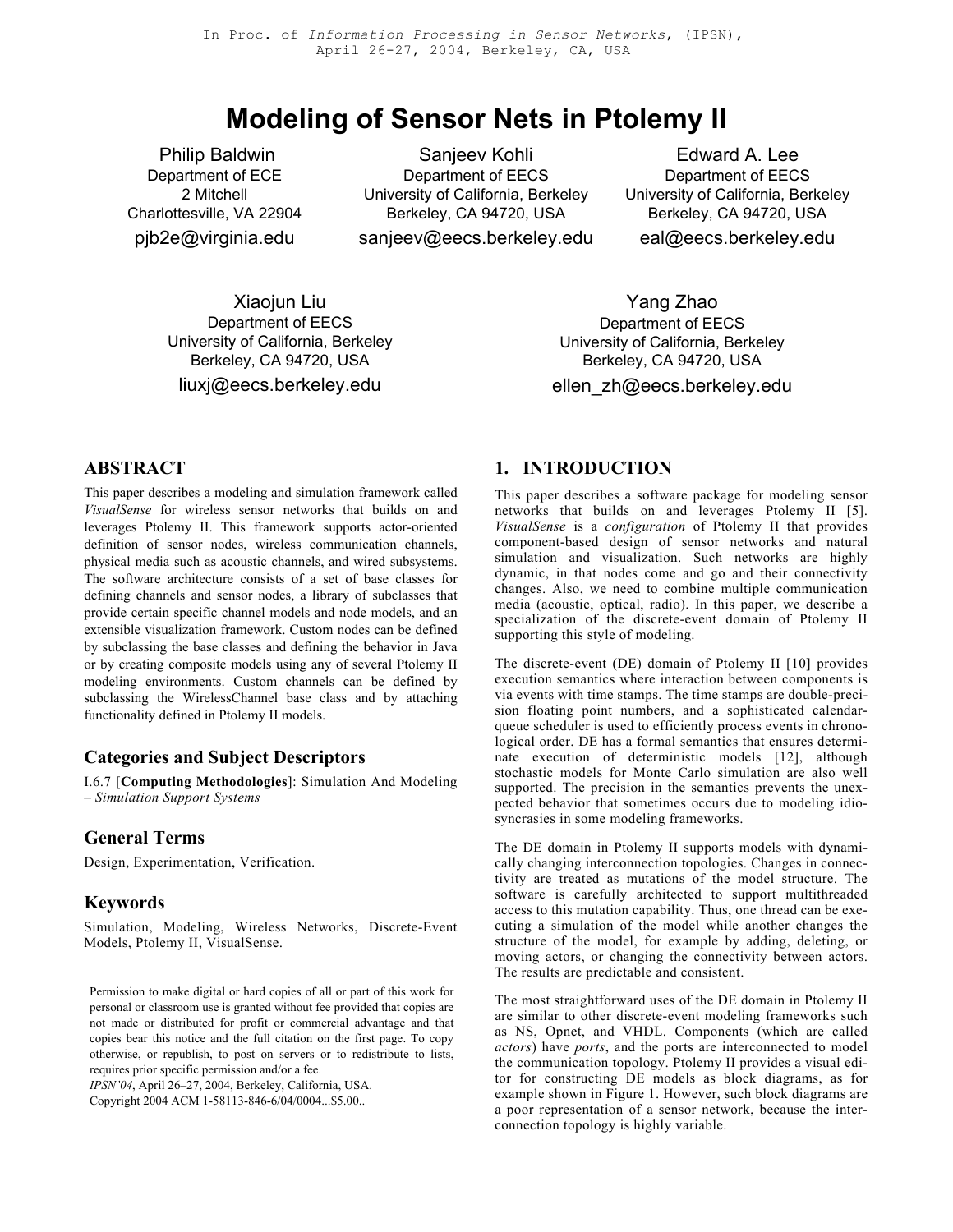This paper describes a subclass of the DE modeling framework in Ptolemy II that is specifically intended to model sensor networks. It largely preserves DE semantics, but changes the mechanism for connecting components. In particular, it removes the need for explicit connections between ports, and instead associates ports with channels by name (e.g. "Radio-Channel"). Connectivity can then be determined on the basis of the physical locations of the components. The algorithm for determining connectivity is itself encapsulated in a component as a channel model, and hence can be developed by the model builder.

Sensor nodes themselves can be modeled in Java, or more interestingly, using more conventional DE models (as block diagrams) or other Ptolemy II models (such as dataflow models, finite-state machines or continuous-time models). For example, a sensor node with modal behavior can be defined by sketching a finite-state machine and providing refinements to each of the states to define the behavior of the node in that state. This can be used, for example, to model energy consumption as a function of state, enabling potential representation of sensor nodes using *resource interfaces* [3]. Sophisticated models of the coupling between energy consumption and media access control protocols become possible.



**Figure 1. Typical DE model in Ptolemy, represented as a block diagram. Such block diagram representations are not well-suited to sensor network modeling.**



**Figure 2. Example of a sensor node defined as a composite actor using a block diagram in the Ptolemy II discrete-event domain.**

#### **1.1 Related Work**

A number of frameworks for modeling wireless systems are available.

Ns-2[15] is a well-established, open-source network simulator with many contributors at several institutions including LBL, Xerox PARC, UCB, and USC/ISI. It is a discrete event simulator with extensive support for simulating TCP/IP, routing, and multicast protocols over wired and wireless (local and satellite) networks. The wireless and mobility support in ns-2 comes from the Monarch project at CMU [14], which provides channel models and wireless network layer components in the physical, link, and routing layers. It provides a radio propagation model based on the two ray ground reflection approximation and a shared media model in the physical layer; it implements the IEEE802.11 MAC protocol in the link layer; it implements the dynamic source routing protocol, etc. in the routing layer.

SensorSim[17], from UCLA, also builds on ns-2 and claims power models and sensor channel models. A power model consists of an energy provider (the battery) and a set of energy consumers (CPU, radio, and sensors). An energy consumer can have several modes, each corresponding to a different trade-off between performance and power. For example, the radio may have a number of transmit modes using different symbol rates and transmit power. The sensor channels model the dynamic interaction between the physi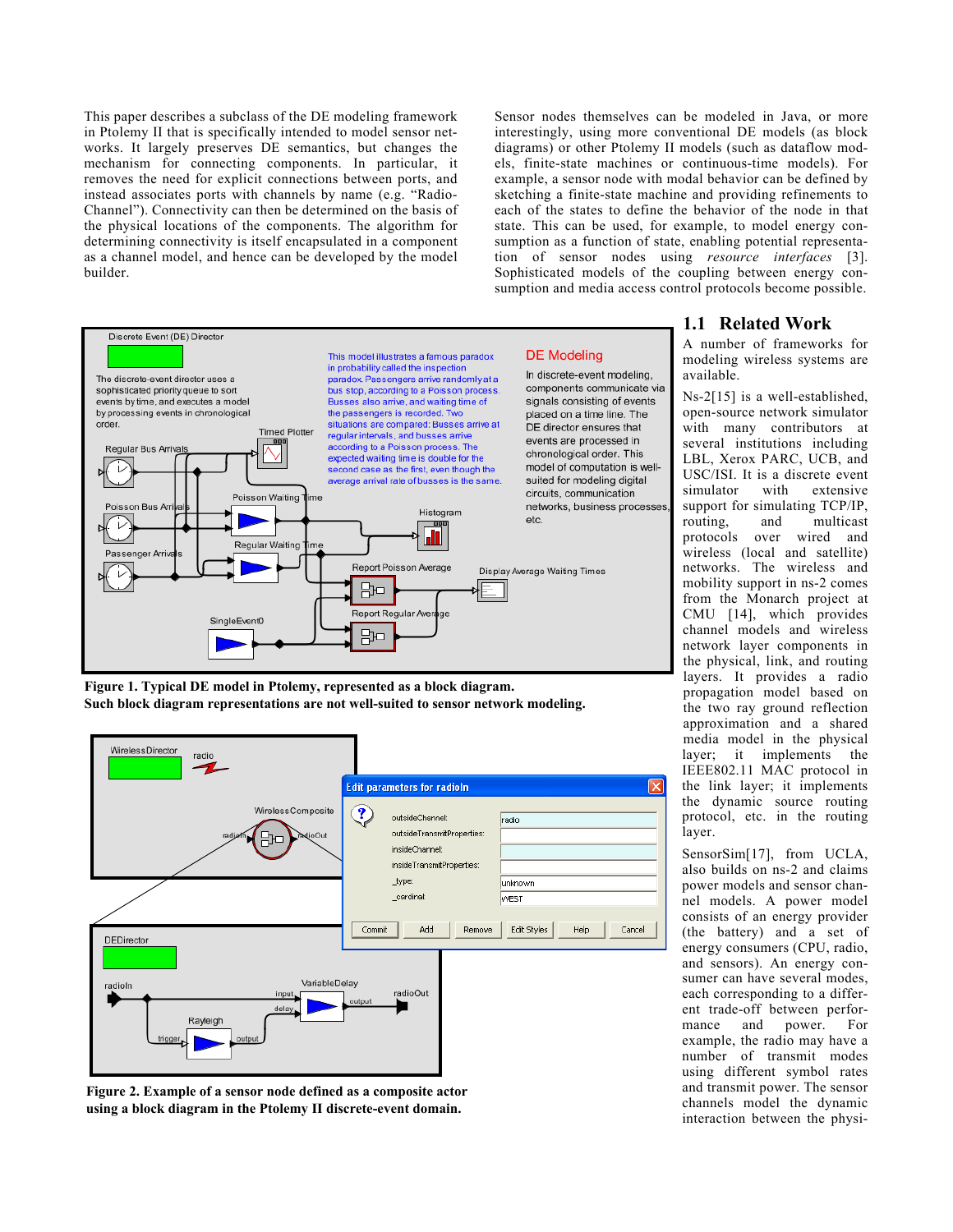cal environment and the sensor nodes. SensorSim also claims hybrid simulation in which real sensor nodes can participate. Unfortunately, at the time of this writing, SensorSim has not been publicly released and does not appear to be under further development.

EmStar [6], a more recent project from UCLA, focuses on the problem of developing software for wireless sensor networks. Its execution environment supports simulation, deployment, and a hybrid mode that combines simulation with real wireless communication among sensors situated in the environment. Services provided or planned by EmStar include networking and time synchronization. In the programming model of EmStar, modules run within individual Linux processes that communicate through message passing via device files.

OPNET Modeler [16] is a commercial tool from OPNET Technologies, Inc., which has been engaged in network software and applications since 1986. It offers sophisticated modeling and simulation of communication networks. An OPNET model is hierarchical, where the top level contains the communication nodes and the topology of the network. Each node can be constructed from software components, called processes, in a block-diagram fashion, and each process can be constructed using finite state machine (FSM) models. It uses a discrete event simulator to execute the entire model. In conventional OPNET models, nodes are connected by static links. The OPNET Wireless Module provides support for wireless and mobile communications. It uses a 13 stage "transceiver pipeline" to dynamically determine the connectivity and propagation effects among nodes. Users can specify transceiver frequency, bandwidth, power, and other characteristics. These characteristics are used by the transceiver pipeline stages to calculate the average power level of the received signals to determine whether the receiver can receive this signal. In addition, antenna gain patterns and terrain models are well supported.

OMNET++[19] is an open source tool for discrete-event modeling. With the Mobility Framework extension[13], it shares many concepts, solutions and features with OPNET. But instead of using FSM models for processes, it defines a component interface for the basic module, with a set of methods including initialize(), handleMessage(), and finish(), that are overridden by the model builder. The initialize() method is called by the simulator at the beginning of executing the network, the handleMessage() method is called when a message is sent to this module, and the finish() method is called when the execution is prepared to stop. This object-oriented approach is similar to the abstract semantics of Ptolemy II [5].

J-Sim [18] is built on object-oriented component principles. INET, a generalized packet switched network model, is implemented in J-Sim, together with a suite of Internet best effort, integrated services, and differentiated services protocols.

All of these systems provide extension points where modelbuilders can define functionality by adding code. Some are also open-source software, like VisualSense. All except EmStar provide some form of discrete-event simulation, but none provide the ability that VisualSense inherits from



Ptolemy II to integrate diverse models of computation, such as continuoustime, dataflow, synchronous/reactive, and timetriggered. This capability can be used, for example, to model the physical dynamics of mobility of sensor nodes, their digital circuits, energy consumption and production, signal processing, or real-time software behavior. Such models would have to be built with low-level code. Ptolemy II supports hierarchical nesting of heterogeneous models of computation [5]. It also appears to be unique among these modeling environments in that FSM models can be arbitrarily nested with other models; i.e., they are not restricted to be leaf nodes [8]. It also appears to be the only one to provide a modern type system at the actor level (vs. the code level) [20] and to type check communication packet structure (using record types).

**Figure 3. UML class diagram showing key classes in Ptolemy II, on which VisualSense is built.**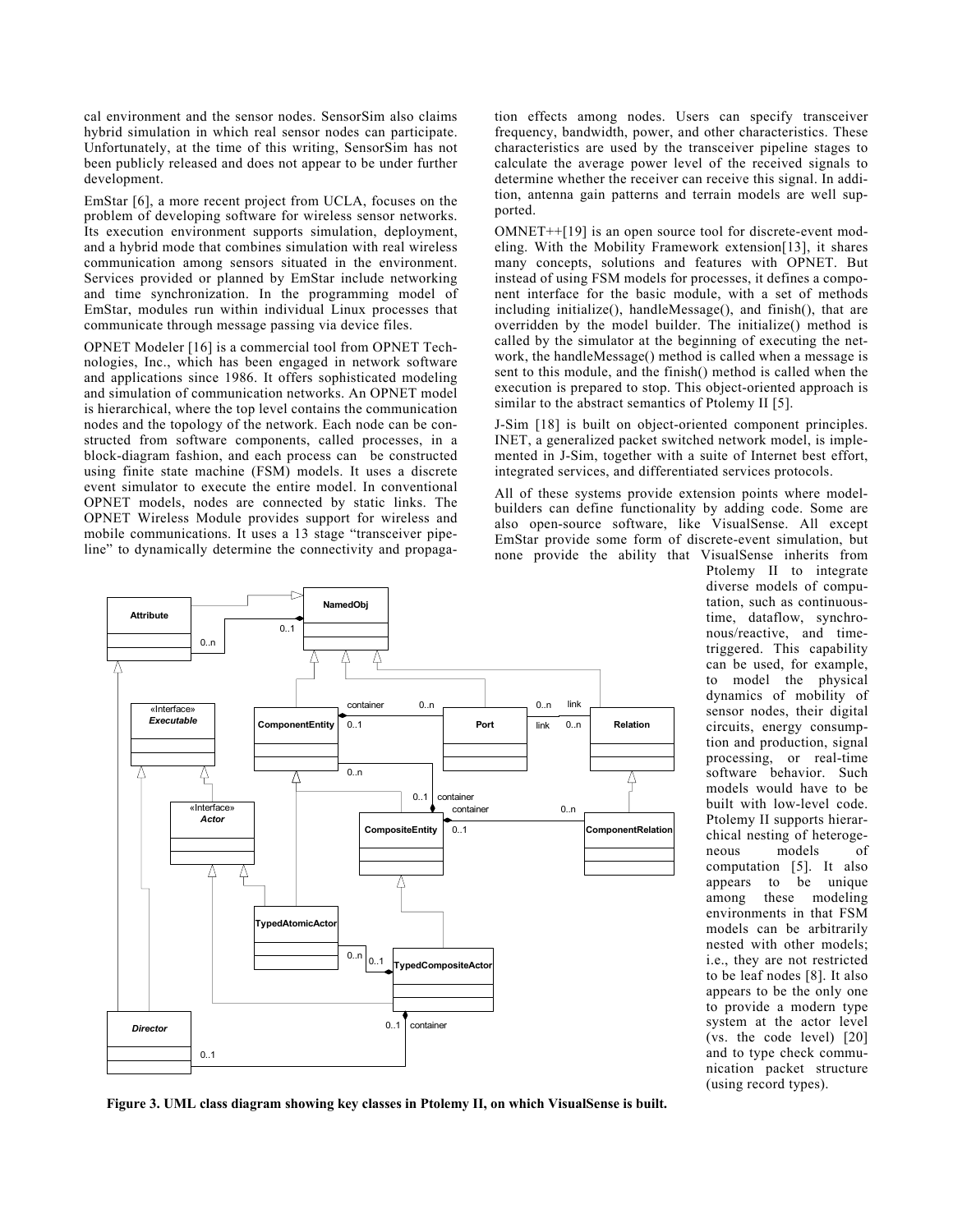#### **1.2 Paper Overview**

Section 2 describes how to build models. Section 3 gives the software architecture of VisualSense, with emphasis on customization mechanisms. Examples of models using the framework are described in Section 6.

#### **2. BUILDING MODELS**

VisualSense is constructed by subclassing key classes in Ptolemy II. The extension to Ptolemy consists of a few new Java classes and some XML files. The classes are designed to be subclassed by model builders for customization, although non-trivial models can also be constructed without writing any Java code. In the latter case, sensor network nodes are specified using block diagrams and finite state machines.

An example of a sensor node defined as a composite actor is shown in Figure 2. At the top of the figure is a segment of a wireless model showing a "WirelessDirector" (which specifies that the diagram is a wireless model), a channel definition named "radio" (with the lightning bolt icon), and a sensor node named "WirelessComposite." The sensor node has two ports named "radioIn" and "radioOut." The parameter screen for the radioIn port is shown at the right, where you can see that the *outsideChannel* parameter is set to "radio," which indicates that communication is via the channel named "radio."

The composite contains the model shown at the bottom of Figure 2. This model gives the behavior of the sensor node. It is not a wireless model, but is rather an ordinary discrete-event Ptolemy II model, like that of Figure 1, where communication is represented explicitly by lines in the block diagram. That it is a discrete-event model is specified by the "DEDirector" component. But a different model of computation could be used at this level as well. The parameter screen at the right in the figure shows that nothing is given for an *insideChannel*, which is another indication that at this lower level of the hierarchy, communication is not wireless.

The behavior of the sensor node example in Figure 2 is readily understood from the diagram. When a radio signal is received, it generates a random number according to a Rayleigh distribution, and then retransmits the same radio signal after a time delay given by that random number. Although this rather simplistic behavior does not constitute a useful sensor node, it is easy to imagine significant elaborations that leverage the considerable modeling expressiveness of Ptolemy II to describe much more complex behavior.

## **3. SOFTWARE ARCHITECTURE**

The key classes in Ptolemy II (which define its meta model) are shown in Figure 3. Executable components implement the *Actor* interface, and can be either *atomic* or *composite*. Atomic actors are defined in Java, while composite actors are assemblies of actors and relations. Each actor, whether atomic or not, contains ports, which are linked in a composite actor via relations. A top-level model is itself a composite actor, typically with no ports. Actors, ports and relations can all have attributes (parameters). One of the attributes is a *director*. The director plays a key role in Ptolemy II: it defines the semantics of a composite. It gives the concurrency model and the communication semantics. In VisualSense, the director implements the simulator. The WirelessDirector is an almost completely unmodified subclass of the pre-existing discrete-event director (DEDirector) in Ptolemy II.

The extensions that constitute VisualSense are shown in Figure 4. A node in a wireless network is an actor that can be a subclass of either TypedAtomicActor or TypedCompositeActor. The difference between these is that for TypedAtomicActor, the behavior is defined in Java code, whereas for TypedCompositeActor, the behavior is defined by another Ptolemy II model, which is itself a composite of actors.

Actors that communicate wirelessly have ports that are instances of WirelessIOPort. As with any Ptolemy II port, the actor sends data by calling the *send* or *broadcast* method on the port. The *send* method permits specification of a numerically indexed subchannel, whereas the *broadcast* method will send to all subchannels.

In the case of WirelessIOPort, *send* and *broadcast* cannot determine the destination ports using block-diagram-style connectivity because there is no such connectivity. Instead, they identify an instance of WirelessChannel by name, and delegate to that instance to determine the destination(s) of the messages. The instance is specified by setting the *outsideChannel* parameter of the port equal to the name of the wireless channel (all actors at a given level of the hierarchy have unique names, a feature provided by the base class).

The WirelessChannel interface and the AtomicWirelessChannel base class, shown in Figure 4, are designed for extensibility. They work together with WirelessIOPort, which uses the public method, *transmit*, to send data. That method takes three arguments, a *token*<sup>1</sup> to transmit, a source port, and a token representing transmit properties (transmit power, for example, as discussed below).

AtomicWirelessChannel has a suite of protected methods, indicated in the UML diagram by the leading pound sign (#); in the Ptolemy II coding style, protected methods have names that begin with leading underscores(\_). These provide simple default behavior, but are intended to be overridden in subclasses to provide more sophisticated channel models. This is an example of the *strategy design pattern* [7], where the code providing the large-scale behavior delegates to protected methods for detailed behavior.

The default behavior of AtomicWirelessChannel is represented by the following pseudo code:

```
public void transmit(token, sender, properties) {
 foreach receiver in range {
    _transmitTo(token, sender, receiver, properties)
 }
}
```
To determine which receivers are in range, it calls the protected method \_receiversInRange(), which by default returns all receivers contained by ports that refer to the same channel name as that specified by the sender. The transmitTo() method by default uses the public transformProperties() method to modify the properties argument (see below) and then put the token and the modified properties into the receiver. The transformProperties() method

<sup>&</sup>lt;sup>1</sup> A token in Ptolemy II is a wrapper for data. Ptolemy II provides a rich set of data types encapsulated as tokens, including composite types such as arrays, matrices, and records (which have named fields). A sophisticated type system ensures validity of data that is exchanged via tokens. A rich expression language permits definition of tokens as expressions that can depend on parameters of actors or ports. Scoping rules limit the visibility of parameters according to the hierarchy of the model, thus avoiding the pitfalls of using global variables. For details, see [9].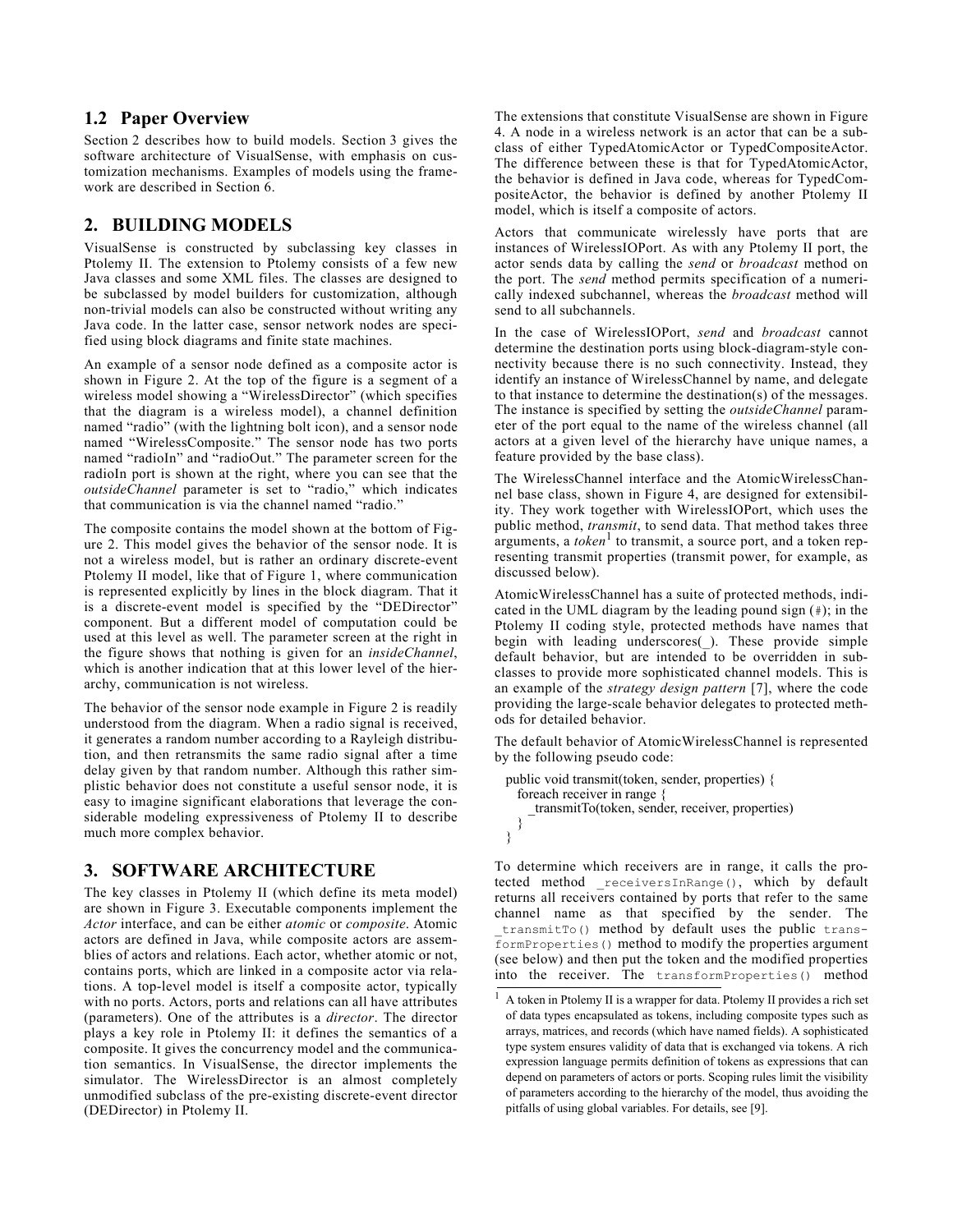

**Figure 4. UML class diagram showing the key classes for wireless sensor net modeling. These classes plus some XML files specifying configuration information and libraries constitute VisualSense.**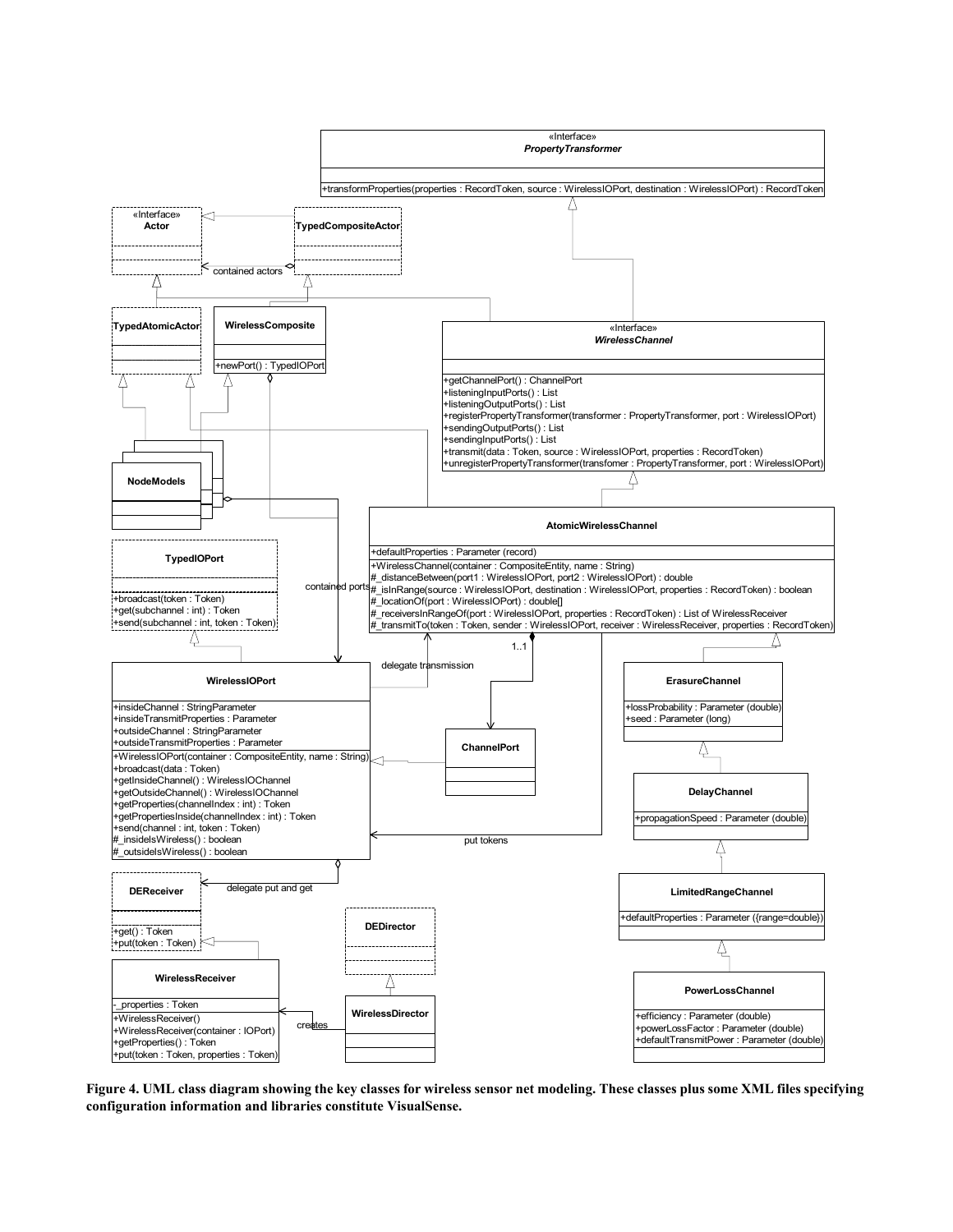applies any property transformers that have registered using the registerPropertyTransformer() method, but does nothing further. Thus, if there are no registered properties transformers, the default AtomicWirelessChannel has no range limitations and introduces no transmission degradations. We can now show through a series of examples how subclassing makes it easy to construct more detailed (and useful) channel models.

#### **4. MODEL COMPONENTS**

We illustrate the contruction of model components such as channel models with examples.

#### **4.1 Erasure Channel**

Consider a channel that randomly drops data. This can be defined as follows:

```
public class ErasureChannel extends AtomicWirelessChannel{
  ... specify constructor ...
 public Parameter lossProbability;
 public Parameter seed;
 private Random r random = new Random();
 public void transmit(token, sender, properties) {
   double experiment = random.nextDouble();
   if (experiment >= lossProbability.doubleValue()) {
     super.transmit(token, sender, properties);
    }
 }
}
```
It is that simple. This channel adds to the base class a parameter called *lossProbability*. (The details of constructing the channel and this parameter are not shown, see [9]). The Java class Random is used to "throw the dice" to determine whether or not the transmission should actually occur.

Note that the above channel model might not be exactly what you want. In particular, it throws the dice once, and uses the result to decide whether or not to transmit to all recipient ports that are in range. A better design might throw the dice once for each recipient port. We leave it as a (simple) exercise for the reader to see how to modify the above code to accomplish this.

## **4.2 Limited Range Channels**

The above channels have unlimited range, in that any input port that references the channel by name is in range. This is because the default implementation of isInRange() simply returns true. It is easy for a subclass to change this behavior. Consider, for example, a channel model that uses a distance threshold:

```
public class LimitedRangeChannel extends ErasureChannel {
  ... specify constructor ...
 public Parameter range;
 protected boolean _isInRange(
     source, destination, properties) {
    double distance = _ distanceBetween(source, destination);
    if (distance \leq range.doubleValue()) {
     return true;
    } else {
     return false;
    }
  }
}
```
This class overrides the isInRange() method to simply check the distance between the source and the destination, returning true if the distance is below the specified *range* threshold. The \_isInRange() method uses the locationOf() method, which by default returns the (twodimensional) location of the icon within the visual renditions of the model. Again, this yields a simplistic model, but nonetheless one that could be useful. It would be easy to build a variant where location is in three dimensional space and is specified by attributes attached to the sensor nodes. More sophisticated models of range rely on the *transmit properties* concept, which we explain next.

## **4.3 Transmit Properties**

In the previous section, the range of wireless communication is a property of the channel. However, in many cases, it depends on properties of the transmitting sensor node and of extraneous features such as terrain. For example, a sensor node may have a power budget that depends on a battery model, and the power it uses for transmission will affect the range.

The mysterious argument called *properties* plays a central role. This argument is used to specify (model-dependent) information about a particular transmission. The properties argument is always a RecordToken, which is a composite data type in Ptolemy II that has named fields of arbitrary type. The AtomicWirelessChannel base class provides a defaultProperties parameter that defines the fields that are relevant for a particular channel.

A simple use of the properties field would be to specify the transmission range for a particular transmission. Indeed, the LimitedRangeChannel subclass of WirelessChannel, has a defaultProperties value of {range = infinity}. A user of this channel could change this to, for example,  $\{\text{range} = 100.0\}$ , to represent that by default, transmissions have a range of 100 meters. An individual transmission can override this by setting the outsideTransmitProperties parameter of the sending port.

This model, however, is still simplistic. Communication ranges are typically not simple distances. More realistic models are supported by the PowerLossChannel subclass. This class has a parameter *powerLossFactor* whose default value is the expression "*efficiency* / (4 \* PI \* *distance* \* *distance*)," which assumes that the transmit power is uniformly distributed on a sphere of radius *distance*. The variables *distance* and *efficiency* (which is intended to represent antenna efficiency) are convenience variables provided in the scope in which this expression is evaluated. The user of this model may replace this expression with any expression using the rich Ptolemy II expression language. The channel will then calculate the receive power using the specified *powerLossFactor* and provide the receive power to the receiving node via the getProperties() method of its input ports. The receiving node can then determine whether the signal has enough power to be received.

Much more sophisticated propagation models can be encapsulated and made available to the community as reusable components.

#### **4.4 Antenna Gains and Terrain Models**

Using the API as described so far, there appears to be no mechanism for implementing antenna gains or terrain models. These depend on the signal path from the transmitter to the receiver. However, close inspection reveals that the API is rich enough to accommodate these. In particular, the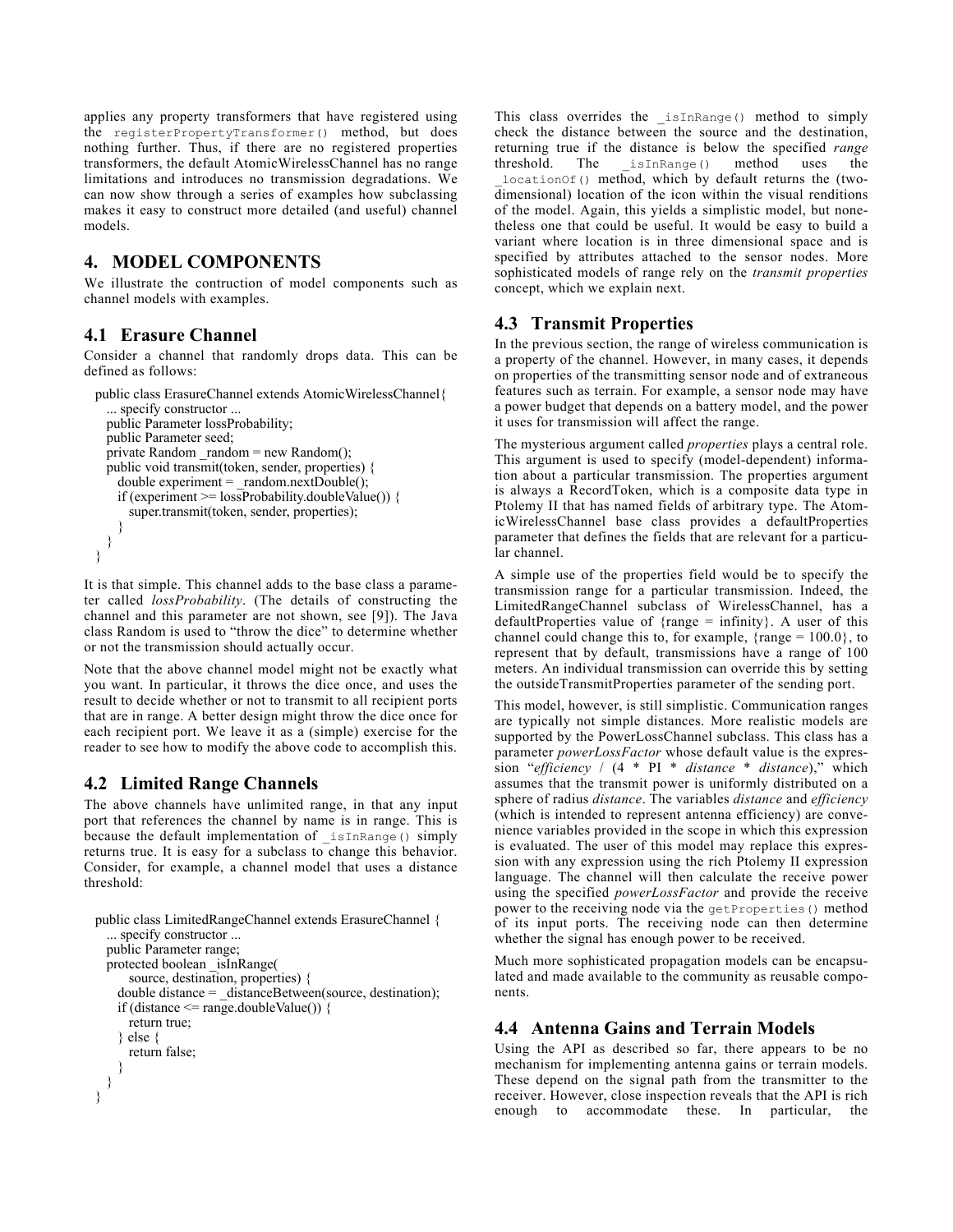WirelessChannel interface has a key method, registerPropertyTransformer(), which can be used to register any object that implements the TransformProperties interface (which includes any object that implements WirelessChannel). An object that implements this interface is given the opportunity to modify the transmit properties of any transmission (or it can selectively indicate an interest only in transmissions coming from a particular port).

A transmit antenna model, for example, can be realized by an object that implements the TransformProperties interface. In fact, we can use Ptolemy II infrastructure to provide an object that uses another Ptolemy II model to implement the property transformation. Thus, the full suite of sophisticated signal processing capabilities of Ptolemy II are at the disposal of the builder of the antenna model.

The same goes for terrain models, although there is a caveat. Property transformers are required to implement modifications of the properties record that are commutative. That is, if there are several property transformers that can affect a particular transmission, the result of applying these transformers needs to be the same regardless of the order in which they are applied. For simple terrain models that apply only power loss, this will often be true. For some more sophisticated terrain models, however, it will not be true. Such models must be implemented as channels, subclassing for example the PowerLossChannel.

## **4.5 Delay Channels**

The DelayChannel subclass of ErasureChannel has a *propagationSpeed* parameter that the channel uses to determine the delay between transmission and reception of a signal. In the DelayChannel class, when the transmit() method is called, the channel calculates the delay to the specified location and requests that the director re-invoke it after that delay has elapsed (by calling the fireAt() method of the director, which places a request on the event queue). When it is reawakened, it delivers the message to the receiver.

# **4.6 Message Duration and Collisions**

A message duration can be represented by a properties record with a *duration* field. We have provided a simple actor that can be put into a receiver node that uses this field to determine whether two messages have collided. It also uses a *power* field and checks the ratio of received powers against an *SNRThresholdInDB* parameter. This actor has two outputs, one of which produces a received token whose power to interference ratio exceeded the specified threshold, and the other of which produces any received tokens that did not meet this threshold. Thus, it is easy to build a model that monitors collisions, and to implement retransmission protocols in the event of collisions. The finite state machine domain of Ptolemy II is particularly convenient for this.

# **4.7 Battery Models and Modal Models**

Sensors nodes have limited resources and cannot operate for an infinite amount of time. Predicting sensor node failures is important in creating a network model. Some factors that can cause a network failure are battery power, geographical changes that can cause sensor nodes to go out of range, signal strength, and processing problems. Models of the state of a node can be constructed using the facilities of Ptolemy II, including finite state machines to represent the state of the node and numerical models of battery life or energy scavenging.

# **5. FRAMEWORK INFRASTRUCTURE**

The Ptolemy II framework provides some useful infrastructure.

# **5.1 Hierarchy and Heterogeneity**

Ptolemy II supports hierarchical mixing of distinct models of computation. The example in Figure 2 hints at this capability, since the inside model and the outside model have distinct directors. In this case, both directors implement discrete-event semantics, with only small differences. However, it is possible to have much bigger differences. It is also not uncommon for the director inside to be an instance of the same class as the director outside. This permits a certain modularity in design.

In order to support this, the WirelessIOPort class in Figure 4 can optionally specify both an *insideChannel* and an *outsideChannel*. If the outside channel is specified, then wireless communication is used on the outside. If the inside channel is specified, then wireless communication is used on the inside. Both can be used at the same time.

Another useful combination uses the continuous-time domain of Ptolemy II. This domain includes a CTDirector with a sophisticated numerical solver for ordinary differential equations and extensive support for hybrid systems modeling [2]. This can be used, for example, to construct sophisticated models of the physical mobility of mobile sensor platforms.

# **5.2 Visualization**

Ptolemy II permits customized icons for components in a model. This can be used to render as part of a model useful visualizations that lend insight into the behavior of models. For example, a sensor node can have as an icon a translucent circle that represents (roughly or exactly) its transmit range. Examples that use this visualization capability are described in section 6.

# **5.3 Type System**

Ptolemy II includes a sophisticated type system [20]. In this type system, actors, parameters, and ports can all impose constraints on types, and a type resolution algorithm identifies the most specific types that satisfy all the constraints. By default, the type system in Ptolemy II includes a type constraint for each connection in a block diagram. However, in wireless models, these connections do not represent all the type constraints. In particular, every actor that sends data to a wireless channel requires that every recipient from that channel be able to accept that data type. VisualSense imposes this constraint in the WirelessChannel base class, so unless a particular model builder needs more sophisticated constraints, the model builder does not need to specify particular data types in the model. They will be inferred from the ultimate sources of the data and propagated throughout the model.

Note, however, that it would be unwise to explicitly model type constraints between every transmitter and every receiver using a channel. If there are *n* such users, this would be  $n^2$  constraints, which for large *n* could bog down type resolution. As shown in Figure 4, a channel contains a single port, an instance of ChannelPort. This is used to set up *n* type constraints, one to each user of the channel. This simplifies type resolution and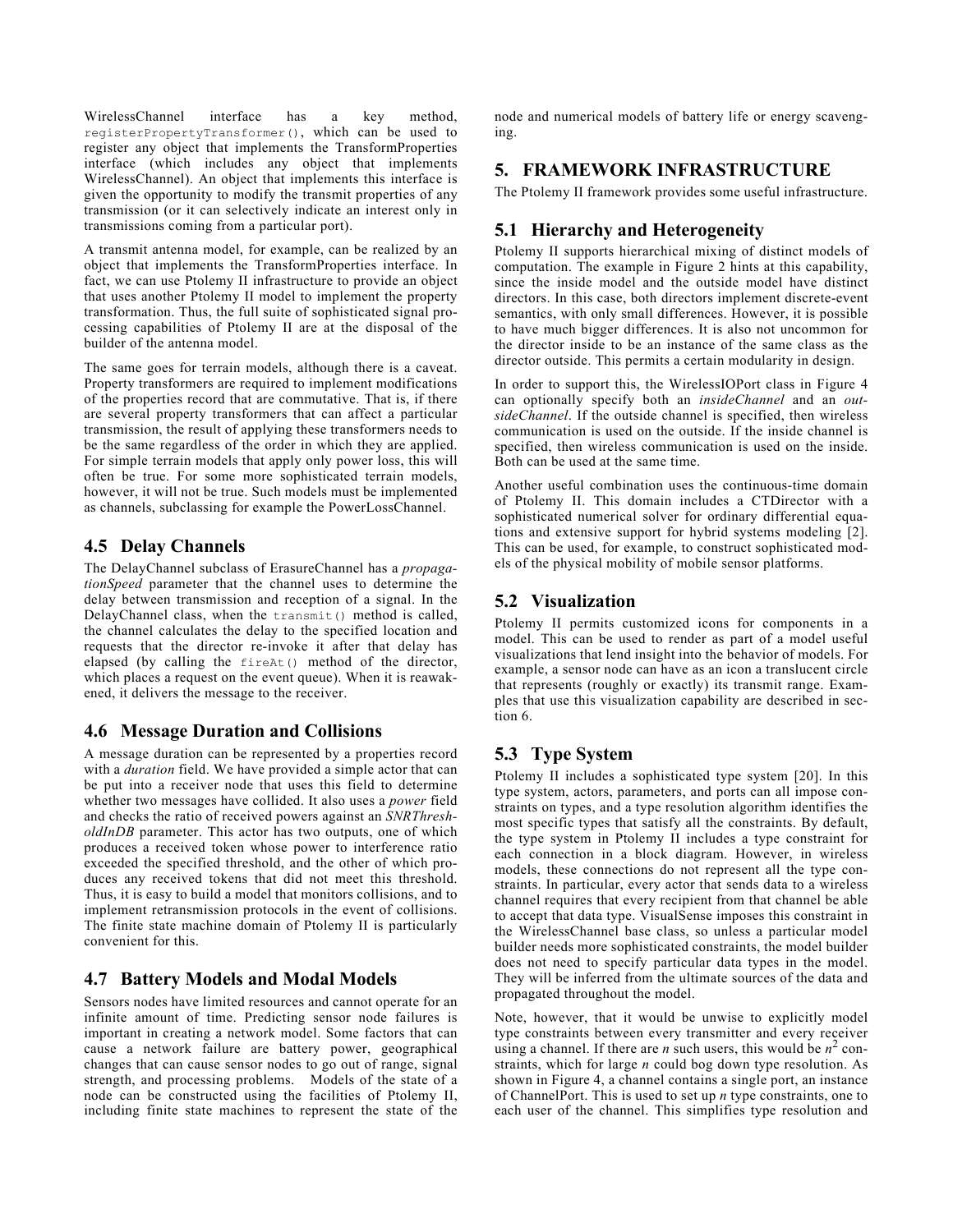keeps the static analysis of the model tractable even for large models.

#### **6. APPLICATIONS**

Although our experiments are still preliminary, we have constructed some non-trivial examples to illustrate the use of the infrastructure described here. We cannot describe them all here, but these are illustrative of the capabilities.

## **6.1 Flooding**

First, [4] describes an evaluation of an algorithm for efficiently broadcasting queries in a sensor network. To reach all nodes, when a sensor receives a radio message, it may repeat the message. The objective is to reduce the number of such repetitions required to permeate the network. A screen image of one of the experiments performed is shown in Figure 5. In that image, each circle represents a sensor node. At the center of the circle is an icon for an antenna. This represents the location of the transmitter and receiver for the node. The sensor nodes are randomly scattered (an actor is provided in the library to realize the random scatter).

An execution of this model propagates a fixed number of queries, specified as a model parameter, through the sensor network. In this experiment, the base node, shown with a green translucent circle in Figure 5, broadcasts a query periodically. Initially all nodes repeat this query upon hearing it. However, as the execution proceeds, the nodes learn about the network topology around them, and based on the distributed algorithm described in [4], decide to continue repeating or to stop repeating. The nodes with red icons in Figure 5 are those that repeat, while the nodes with blue icons do not repeat, after the algorithm has converged.

In this experiment, the sensor nodes communicate via a radio channel with no time delay and no noise or losses. The broadcast range of a sensor node is a parameter of the node, and is indicated by the circular icon. In Figure 5, it is identical for all nodes; however, it can easily be varied. A more sophisticated channel model can be used by simply dropping it into this model and renaming it to match the channel name specified by the nodes.

## **6.2 Triangulation**

The second experiment, described in [1], is shown in Figure 6. In this experiment, a model of the power source (batteries, in this case) of sensor nodes is coupled with a model of a scenario where acoustic sensors cooperate to determine the location of a sound source by triangulation.

As in the SensorSim simulator [17], multiple channels can be used in the same model in VisualSense. In this second experiment, an acoustic channel carries signals from a mobile sound source, and sensor nodes communicate via a radio channel. The acoustic channel includes propagation delay, while the



**Figure 5. A screen image of a model described in [4] that is used to evaluate a flooding communication optimization heuristic.**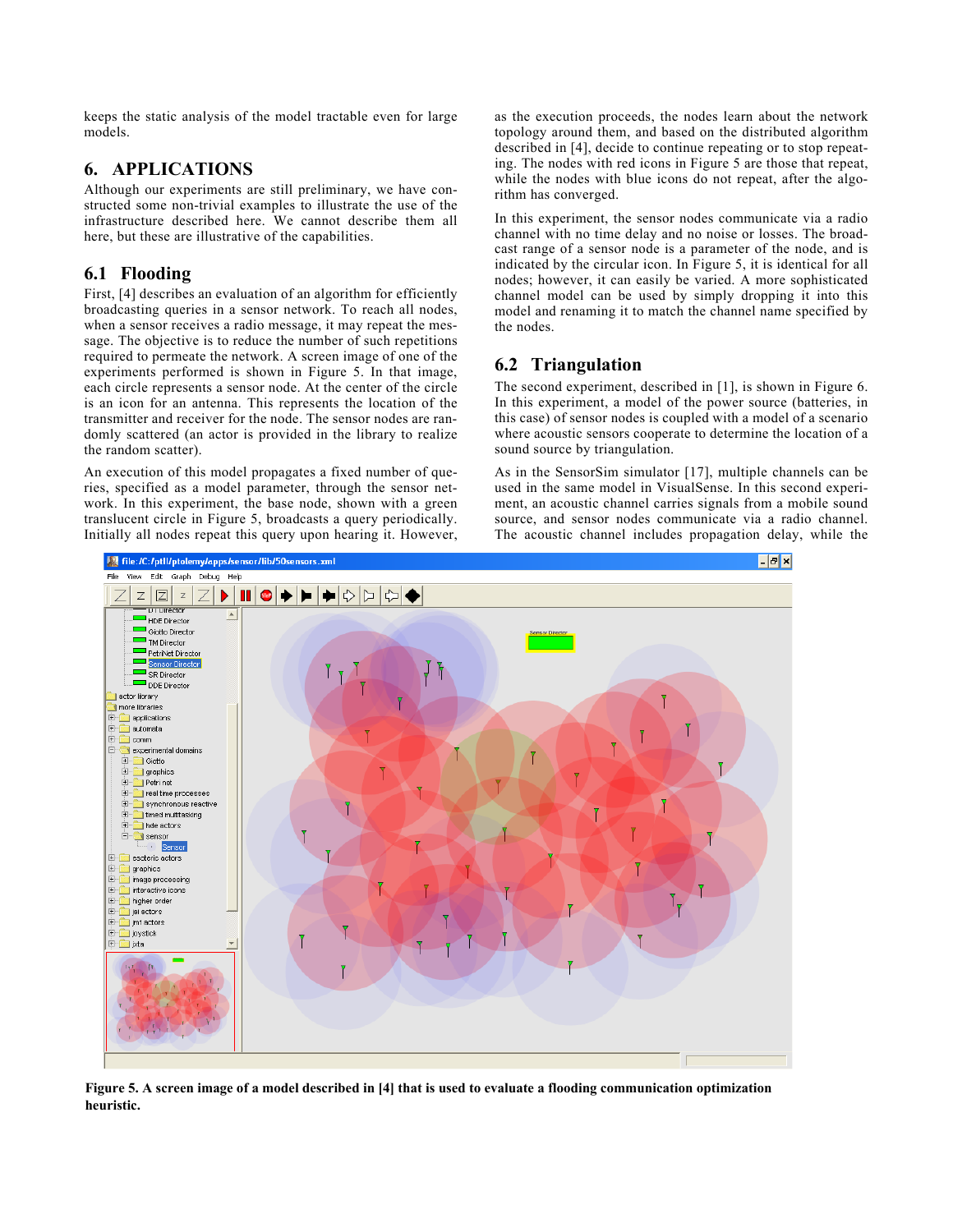radio channel is modeled as instantaneous, similar to the model in the flooding experiment described above. As with that experiment, the circular icons of the nodes represent their transmit range.

The acoustic channel carries signals from a mobile sound source to the sensor nodes. When a sensor node detects an acoustic signal, it broadcasts the observation (the time of the detection and the location of the sensor node) via the radio channel. A sound tracker actor collects the observations and computes the time and location of sound emissions from the mobile source.

## **6.3 Traffic Monitoring**

Most sensor networks are highly dynamic. Objects monitored by a sensor network come and go, and may move around in the sensor field. New sensor nodes can join the network, and when the battery of a sensor node is depleted, it leaves the network.

A natural model of such dynamic sensor networks must support changes not only to the interconnection topology, but also to the set of components present in a network. As mentioned before, Ptolemy II has support for mutations of the model structure. We illustrate how this can be leveraged in sensor network modeling with a traffic monitoring application.

Sensors are distributed on a stretch of road to collect traffic information that is sent to a base station for further analysis. To model and simulate such a network, we first construct a model for the sensor field, which includes a component for each sensor node and the channels (a wireless channel for communication between sensors, and an acoustic channel for the signal propagation from the passing vehicles to the sensors).

In order to simulate the behavior of the network, we also need a stimulus model to generate traffic inputs to the sensor field. The question is what kind of inputs the stimulus model should provide to the sensor field model. Intuitively it is a car that enters the stretch of road on one boundary. In this sense, the stimulus is actually a car model added to the sensor field. Since cars can enter the area at any time and then leave after a while, it is not feasible to include them statically in the sensor field model.

To capture the dynamic structure due to cars entering or leaving, we use a higher order actor (one that takes as input another model). Such an actor contains another model that specifies its computation, and during execution, the contained model can be dynamically changed. The higher-order actor has two inputs, with the first input receiving data that the contained model should process, and the second input receiving model changes to the current contained model. The model changes can include



**Figure 6. Example of a Ptolemy II model from [1] showing a sound source that moves as the model executes, four sensors that detect the sound and communicate via radio, and a sound tracker that receives the radio signals and uses triangulation to identify the location of the sound source.**